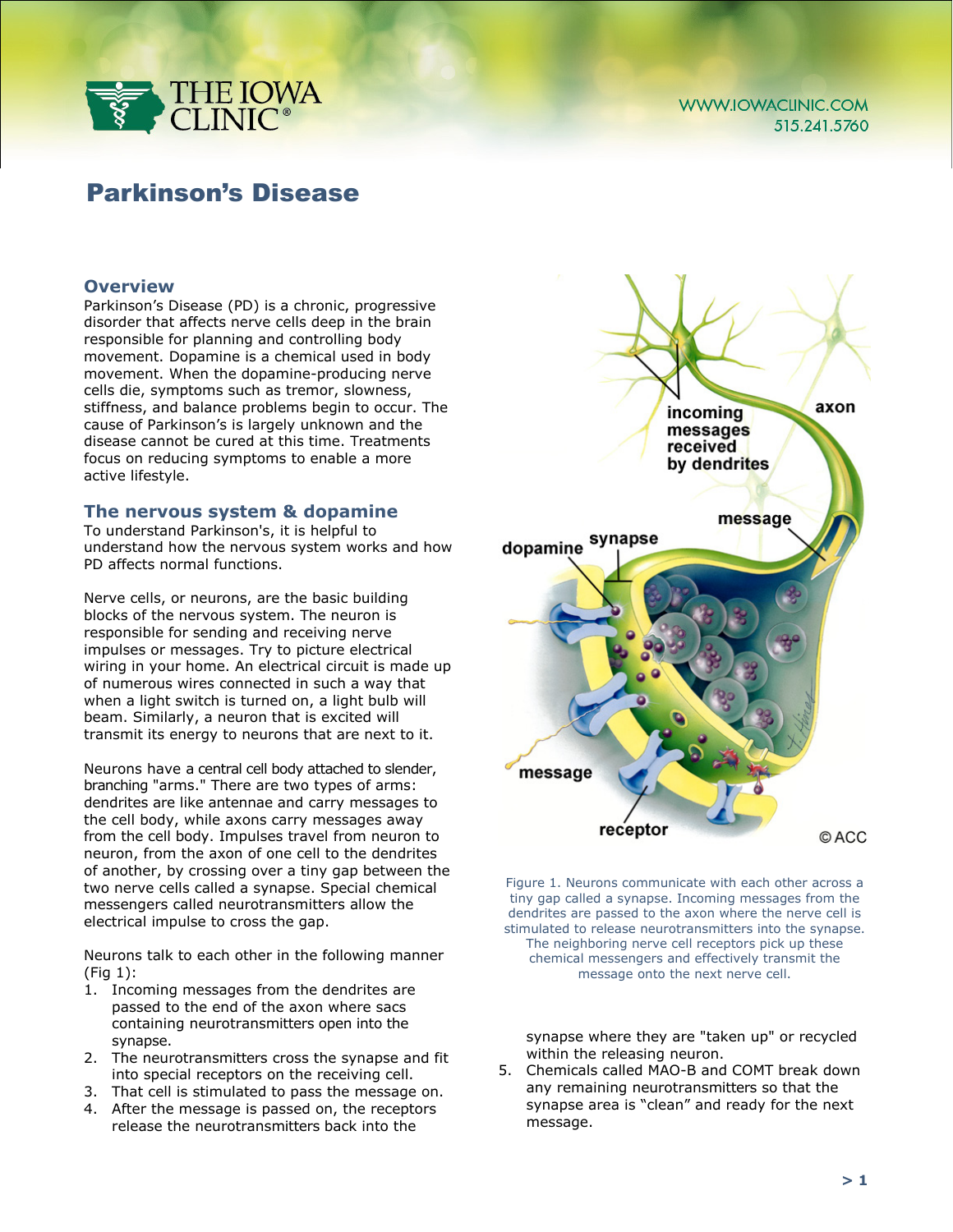# **What is Parkinson's Disease?**

Parkinson's Disease (PD) is a degenerative, progressive disorder that affects nerve cells in deep parts of the brain called the basal ganglia and the substantia nigra. Nerve cells in the substantia nigra produce the neurotransmitter dopamine and are responsible for relaying messages that plan and control body movement. For reasons not yet understood, the dopamine-producing nerve cells of the substantia nigra begin to die off in some individuals. When 80% of dopamine is lost, PD symptoms such as tremor, slowness of movement, stiffness, and balance problems occur.

Body movement is controlled by a complex chain of decisions involving interconnected groups of nerve cells called ganglia. Information comes to a central area of the brain called the striatum, which works with the substantia nigra to send impulses back and forth from the spinal cord to the brain. The basal ganglia and cerebellum are responsible for ensuring that movement is carried out in a smooth, fluid manner (Fig 2).

Impulses are passed from neuron to neuron, moving quickly from your brain to your spinal cord and, finally, to your muscles. When dopamine receptors in the striatum are not adequately stimulated, parts of the basal ganglia are either under- or over-stimulated. In particular, the subthalamic nucleus (STN) becomes overactive and acts as a brake on the globus pallidus interna (GPi) causing shutdown of motion and rigidity. When the GPi is overstimulated it has an over-inhibitory effect on the thalamus, which in turn decreases thalamus output and causes tremor (Fig 3).

The action of dopamine is opposed by another neurotransmitter called acetylcholine. In PD the nerve cells that produce dopamine are dying. The symptoms of tremor and stiffness occur when the nerve cells fire and there isn't enough dopamine to transmit messages. High levels of glutamate, another neurotransmitter, also appear in PD as the body tries to compensate for the lack of dopamine.

## **What are the symptoms?**

Symptoms of PD vary from person to person, as does the rate of progression. A person who has Parkinson's may experience some of these more common "hallmark" symptoms:

- **Bradykinesia** slowness of movement, impaired dexterity, decreased blinking, drooling, expressionless face.
- **Tremor at rest** involuntary shaking that decreases with purposeful movement. Typically starts on one side of the body, usually the hand.
- **Rigidity** stiffness caused by involuntary increase in muscle tone.
- **Postural instability** sense of imbalance. Patients often compensate by lowering their center of gravity, which results in a stooped posture.



Figure 2. A cross section of the brain. The impulse for body movement begins in the motor cortex of the brain. The basal ganglia are responsible for activating and inhibiting specific circuits or feedback loops.



Figure 3. When the basal ganglia are over- or understimulated the symptoms of tremor, rigidity and slowness of movement occur.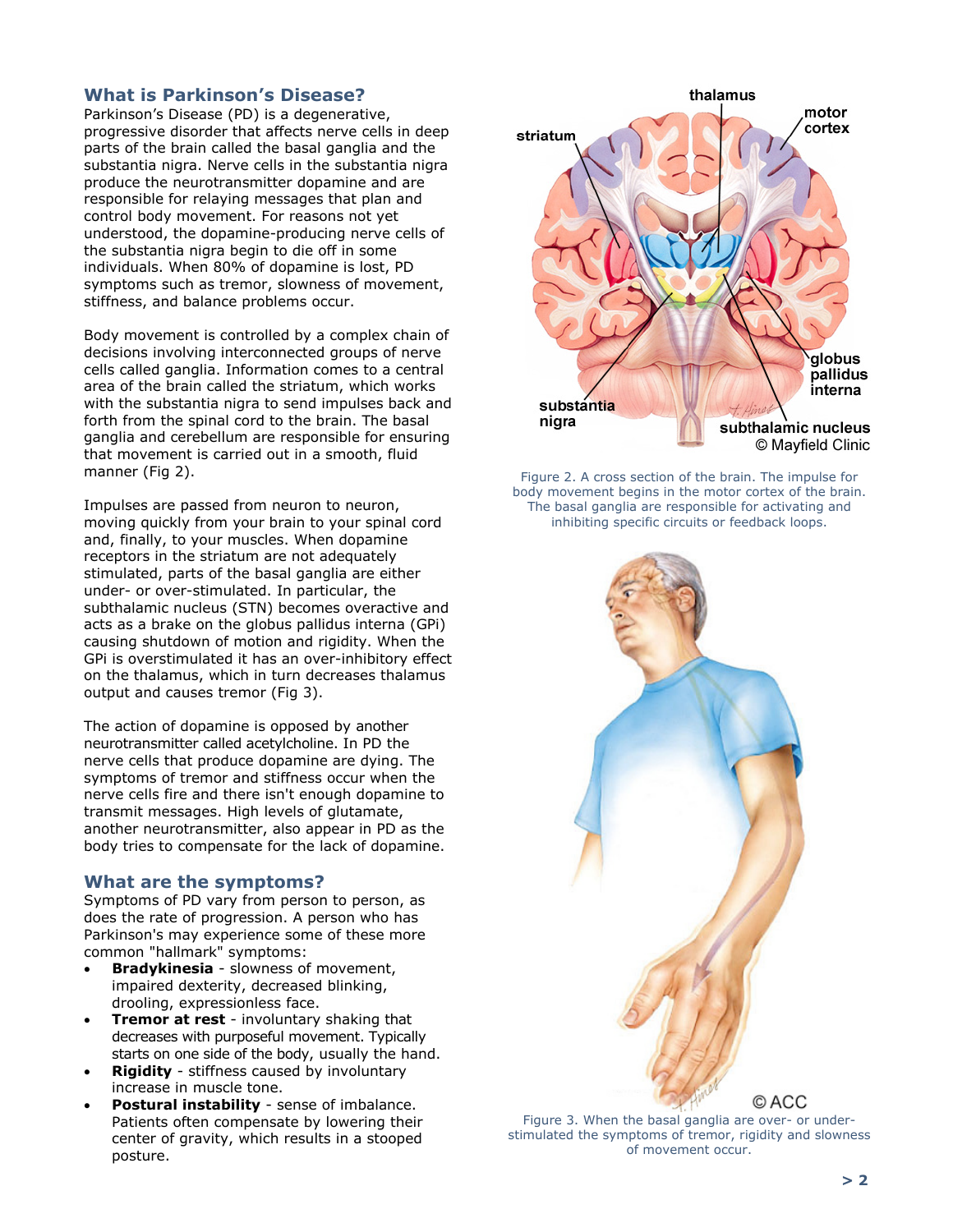Other symptoms that may or may not occur:

- Freezing or being stuck in place
- Shuffling gait or dragging of one foot
- Stooped posture
- Small, cramped handwriting
- Sleep problems, insomnia
- Depression
- Lowered voice volume or tremor when speaking
- Difficulty swallowing
- Constipation

## **What are the causes?**

The cause of Parkinson's is largely unknown. Doctors know much more about what PD does to the body than what causes it. Scientists are currently investigating the role that genetics, environmental factors, and the natural process of aging have on cell death and PD.

There are also secondary forms of PD that are caused by medications such as haloperidol (a drug used to treat confusion and hallucinations), reserpine (an ingredient in some anti-hypertension drugs), and metoclopramide (an anti-nausea drug).

## **Who is affected?**

More than 1.5 million Americans have PD. It typically occurs in men and women around age 60. Early-onset Parkinson's occurs around age 40.

## **How is a diagnosis made?**

Because other conditions and medications mimic the symptoms of PD, getting an accurate diagnosis is important. No single test can confirm a diagnosis of PD because the symptoms vary from person to person. A thorough history and physical exam should be enough for a diagnosis to be made. Other conditions that have Parkinson's-like symptoms include Parkinson's plus, essential tremor, progressive supranuclear palsy, multi-system atrophy, dystonia, and normal pressure hydrocephalus.

## **What treatments are available?**

Many people with Parkinson's enjoy an active lifestyle and a normal life expectancy. Maintaining a healthy lifestyle by eating a balanced diet and staying physically active contributes to overall health and well-being. Parkinson's disease can be managed with self-care, medication, and surgery.

#### **Self care**

Exercise is as important as medication in the treatment of PD. It helps maintain flexibility and improves balance and range of motion. Patients may want to join a support group and continue enjoyable activities to improve their quality of life. Equally important is the health and well being of the family and caregivers who are also coping with PD. For additional pointers, see Coping With Parkinson's Disease.

These are some practical tips patients can use:

- Exercise to maintain strength and flexibility. Maintain a healthy diet. Consult your physician before initiating a new diet or exercise plan.
- Don't overdo physical activities; know your limits and stay within them.
- Remove throw rugs and low-lying obstacles from pathways inside and outside your home.
- Replace clothes that have complicated fasteners with those you can slip on easily, such as sweatpants, sweatshirts, or pants with elastic waistbands.
- Tile flooring in the bathroom can become slippery and dangerous when wet. Consider replacing it with wall-to-wall carpeting.
- Exaggerate lifting your feet and swinging your arms. With each step, pretend you are stepping over a log.
- Take extra-small bites of food, chew thoroughly, and swallow carefully.
- Take a breath before you start to speak, and pause between every few words or even between each word.
- Instead of writing by hand, use a computer.

#### **Medications**

There are several types of medications used to manage Parkinson's. These medications may be used alone or in combination with each other depending if your symptoms are mild or advanced.

- 1. Conserve dopamine in the brain by blocking the breakdown action of MAO-B. These drugs are selegiline (Eldepryl) and rasagiline (Azilect), which are also neuroprotective and can slow disease progression.
- 2. Block the action of the neurotransmitter glutamate, which allows for an increase in dopamine release. This drug is amantadine (Symmetrel).
- 3. Introduce agents that mimic dopamine and bind to the receptors in the neuron's synapse. These drugs include pramipexole (Mirapex), ropinirole (Requip), and apomorphine (Apokyn).
- 4. Replace missing dopamine in the brain. The drug levodopa helps with movement problems of tremor, stiffness, slowness and walking. Levodopa is combined with carbidopa (Sinemet) to reduce nausea side effects and to ensure that levodopa is converted to dopamine in the brain and not in the intestine or blood.
- 5. Optimize delivery of Levodopa to the brain by blocking COMT, which breaks down dopamine in the digestive system, allowing a steady supply of Levadopa to reach the bloodstream. These drugs include tolcapone (Tasmar) and entacapone (Comtan).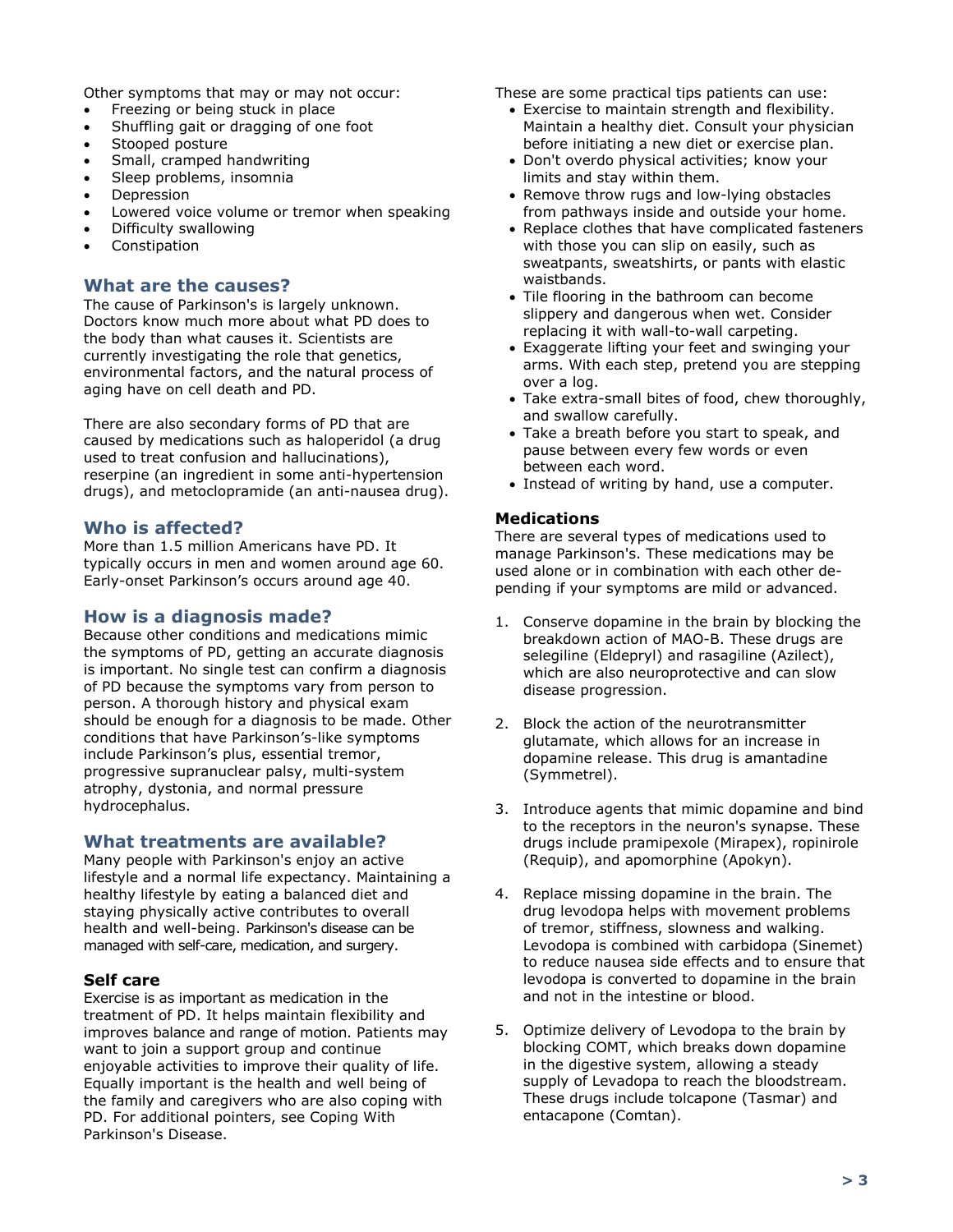6. Reduce activity of the neurotransmitter acetylcholine. These drugs reduce tremor and include trihexyphenidyl (Artane) and benztropine (Cogentin).

After a time on medication, patients may notice that each dose wears off before the next dose can be taken (wearing-off effect) or erratic fluctuations in dose effect (on-off effect). Anti-Parkinson's drugs can cause dyskinesia, which are involuntary jerking or swaying movements that typically occur at peak dosage and are caused by an overload of dopamine medication. Sometimes dyskinesia can be more troublesome than the Parkinson's symptoms.

## **Surgery**

When medications fail to control symptoms because of severe "on-off" fluctuations, lack of effectiveness, or intolerable side effects, surgery should be considered.

**Deep brain stimulation** (DBS) is a surgical procedure to implant a pacemaker-like device that sends electrical signals to brain areas responsible for body movement. Electrodes are placed in a specific area of the brain (usually the subthalamic nucleus) depending on the symptoms being treated. The electrodes are placed on both the left and right sides of the brain through small holes made at the top of the skull. The electrodes are connected by long extension wires that are passed under the skin and down the neck to a battery-powered stimulator under the skin of the chest (Fig. 4). When turned on, the stimulator sends electrical pulses to block the faulty nerve signals causing tremors, rigidity, and other symptoms.

The stimulator settings are programmable and can be adjusted as your symptoms change over time. DBS improves the symptoms of slowness, tremor, and rigidity. Most people are able to reduce their medications and lessen their side effects, including dyskinesias. Furthermore, DBS does not damage the brain tissue. Thus, if better treatments develop in the future, the DBS procedure can be reversed.

• Other surgical procedures include pallidotomy and thalamotomy, which target specific brain areas. But instead of stimulation, a highfrequency energy current is used to permanently destroy the cells. These procedures are not reversible and are only used in special cases when a DBS is not feasible.

Patients with severe depression, advanced dementia, or an unstable medical condition may not be candidates for surgery. Also, patients who have symptoms similar to PD but who have been diagnosed with a different disorder, such as



Figure 4. Overview of a deep brain stimulator (DBS). Electrodes are placed deep within the brain through small holes in the skull. The electrodes are connected by an extension wire to a battery-powered stimulator placed under the skin of the chest. Because the left side of the brain controls the right side of the body and vice versa, DBS is commonly performed on both sides of the brain. The patient is able to turn the stimulator off and on with a handheld controller. (illustration: Medtronic Inc.)

multiple system atrophy, progressive supranuclear palsy, or cortical basal degeneration, should not consider surgery.

# **Clinical trials**

Clinical trials are research studies in which new treatments—drugs, diagnostics, procedures, and other therapies—are tested in people to see if they are safe and effective. Research is always being conducted to improve the standard of medical care. Information about current clinical trials, including eligibility, protocol, and locations, are found on the Web. Studies can be sponsored by the National Institutes of Health (see [clinicaltrials.gov\)](http://clinicaltrials.gov/) as well as private industry and pharmaceutical companies (see [www.centerwatch.com\)](http://www.centerwatch.com/).